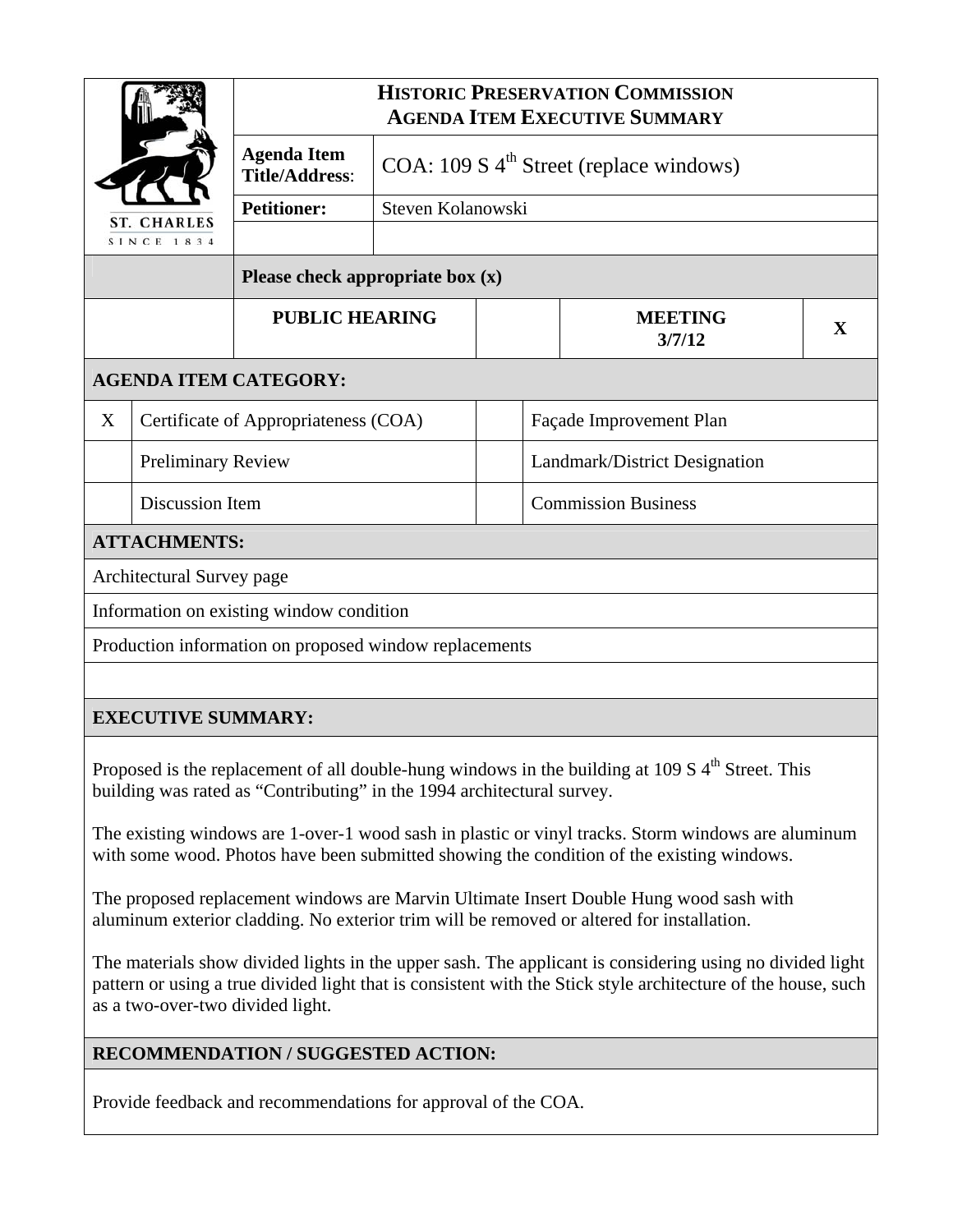

# **ARCHITECTURAL SURVEY**

CENTRAL HISTORIC DISTRICT ST. CHARLES, ILLINOIS

#### **ST. CHARLES HISTORIC PRESERVATION COMMISSION**

**Primary Structure** 

ADDRESS 109 S 4<sup>th</sup> St

1994 Photo Roll: 3 Negative: 32, 33

Photo: Aug. 2003

### **ARCHITECTURAL SIGNIFICANCE**

- Significant
- ◆ Contributing
- Non-Contributing
- Potential for Individual National Register Designation

#### **ARCHITECTURAL INFORMATION**

#### **BUILDING CONDITION**

- ◆ Excellent
- Good
- Fair
- Poor

| Architectural Style/Type: Stick    |           | Exterior Walls (Current): Clapboard  |  |
|------------------------------------|-----------|--------------------------------------|--|
| <b>Architectural Features:</b>     |           | Exterior Walls (Original): Clapboard |  |
| Date of Construction:              | 1860-1890 | Foundation:                          |  |
| Source:                            |           | Roof Type/Material: Gable/Asphalt    |  |
| <b>Overall Plan Configuration:</b> |           | Window Material/Type:                |  |

**ARCHITECTURAL FEATURES:** Steeply pitched front gabled roof with double window on second floor and picture window with shingled hood on first floor.

**ALTERATIONS:** None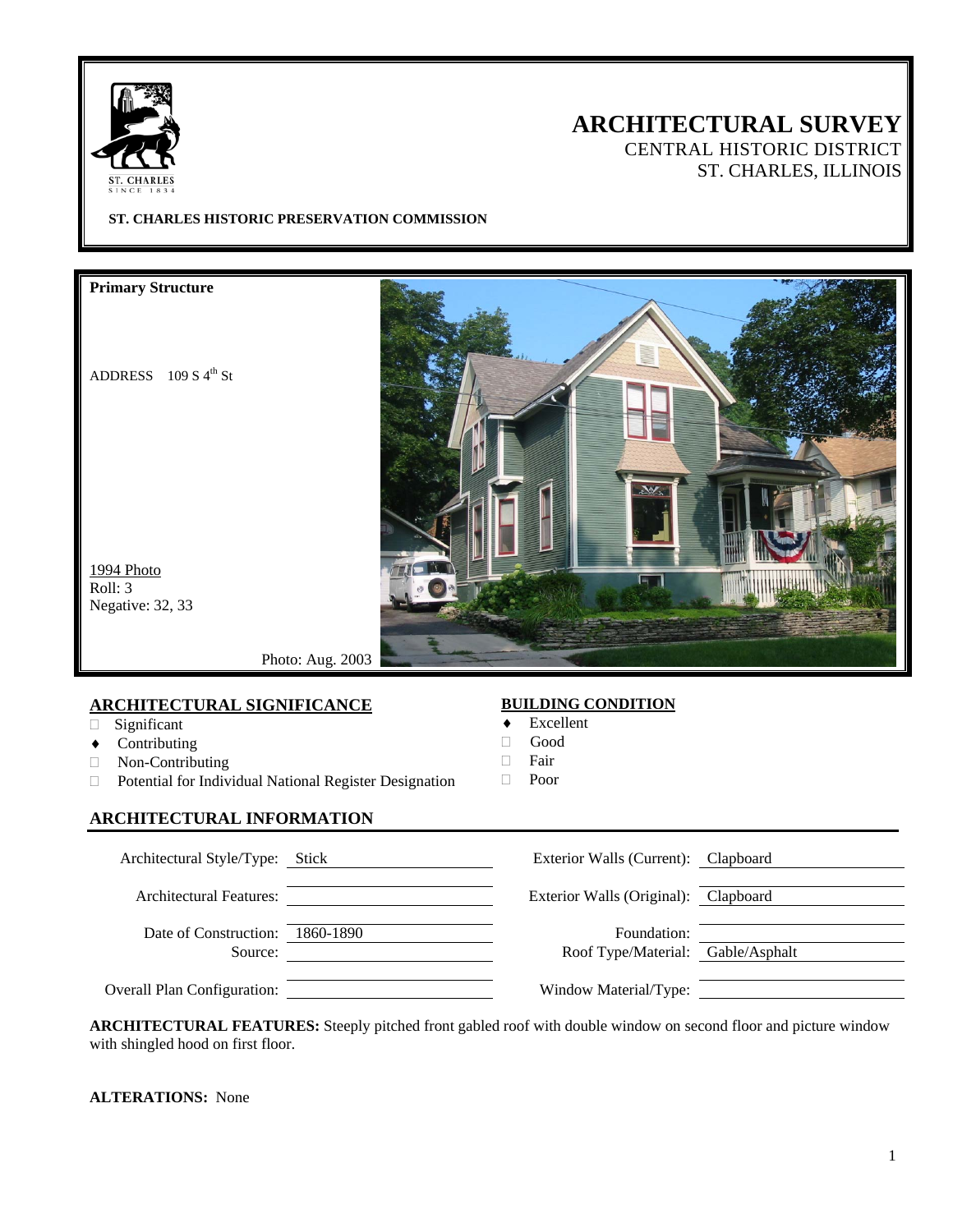# **HISTORIC PRESERVATION "CERTIFICATE OF APPROPRIATENESS" (COA) REVIEW**

109 S. 4<sup>th</sup> Street, St. Charles, IL: Window Replacement

# **CERTIFICATE OF APPROPRIATENESS REVIEW CRITERIA**

The Historic Preservation Commission is guided by the following criteria when determining whether to approve or to recommend to the City Council denial of a Certificate of Appropriateness:

### **1. Significance of a Site, Structure or Building**

All properties within Historic Districts and landmark sites have been surveyed for architectural and/or historic significance. Properties within districts are classified as one of the following:

- Significant to the Historic District (Least Flexibility with Review Criteria)
- Contributing to the character of the Historic District **Applies to 109 S. 4th Street Residence**
- Non-contributing to the Historic District (Greatest Flexibility with Review Criteria)

The classification of an individual property determines the flexibility with which the Historic Preservation Commission can apply the standards of the Historic Preservation Ordinance. Survey information on individual properties is available for review in the Planning Division.

#### **2. General Architectural and Aesthetic Guidelines**

a. **Height:** The height of any proposed alteration or construction should be compatible with the style and character of the structure and with surrounding structures. **Height of windows will not be changed.** 

b. **Proportions of the Front Facade:** The relationship between the width of a building and the height of the front elevation should be compatible with surrounding structures. **Proportions of the Front Façade will not be changed.** 

c. **Proportions of Windows and Doors:** The proportions and relationships between doors and windows should be compatible with the architectural style and character of the building. **Proportions of Windows and Doors will not change.** 

d. **Relationship of Building Masses and Spaces:** The relationship of a structure to the open space between it and adjoining structures should be compatible. **No proposed change of relationship of building Masses and Spaces.** 

e. **Roof Shapes:** The design of the roof, fascia and cornice should be compatible with the architectural style and character of the building and with adjoining structures. **No proposed change to the roof shape.** 

f. **Scale:** The scale of the structure after alteration, construction or partial demolition should be compatible with its architectural style and character and with surrounding structures. **Scale will not change.** 

g. **Directional Expression:** Facades in historic districts should blend with, and reflect, the dominant horizontal or vertical expression of adjacent structures. The directional expression of a building after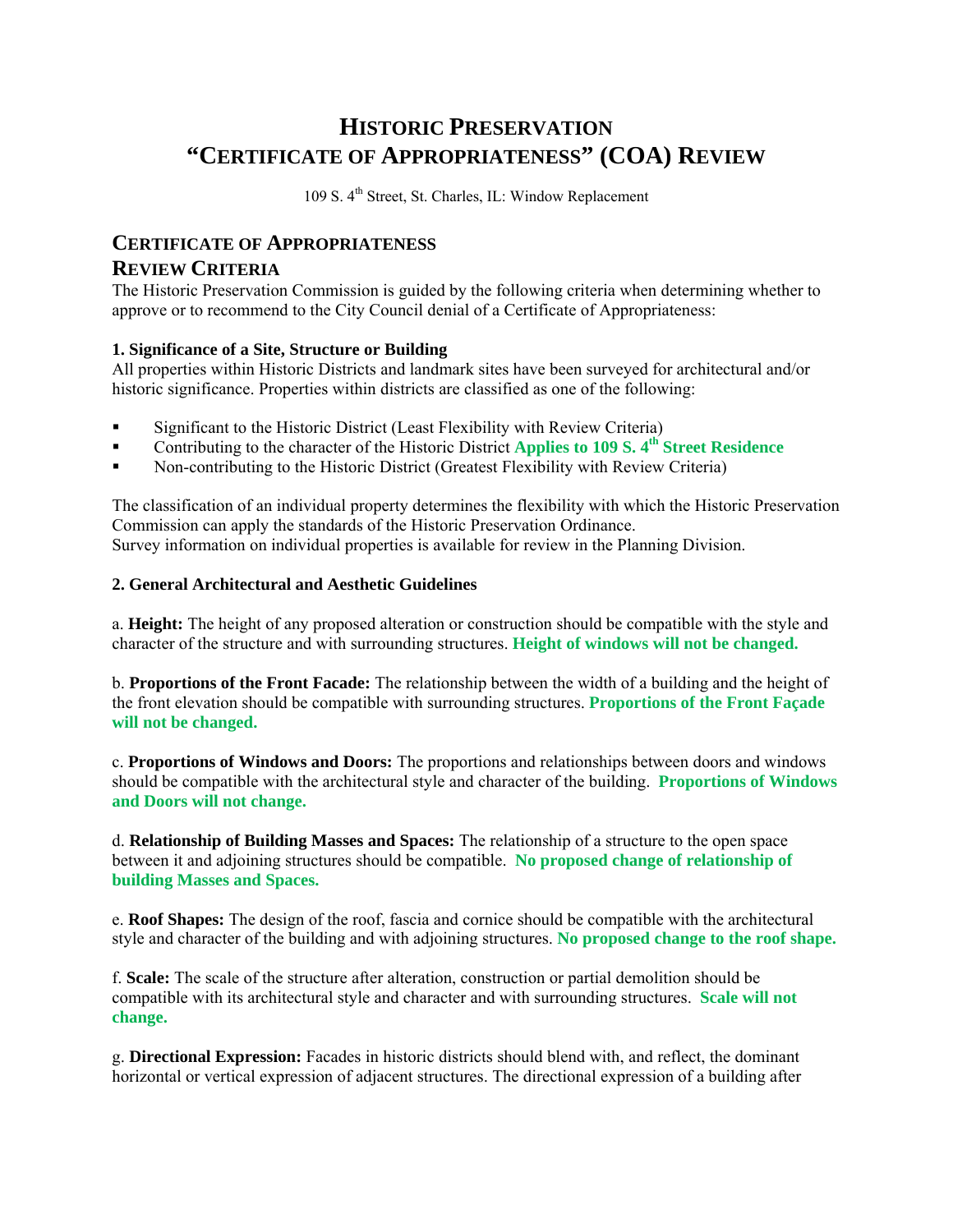alteration, construction or partial demolition should be compatible with its original architectural style and character. **No proposed change in directional Expression** 

h. **Architectural Details:** Architectural details, including types of materials, colors and textures, should be treated so as to make a building compatible with its original architectural style and character, and to enhance the inherent characteristics of surrounding structures. **Architectural detailing will be improved, as current low quality plastic windows will be replaced with top of the line Marvin Ultimate Double hung windows with high levels of architectural detailing.** 

i. **New Structures:** New structures in an historic district shall be compatible with, but need not be the same as, the architectural styles and general designs and layouts of the surrounding structures. **No new structure is proposed.** 

#### **3. Secretary of the Interior's Standards for Rehabilitation**

a. Every reasonable effort shall be made to provide a compatible use for a property that requires minimal change to the defining characteristics of the building, structure or site, and its environment, or to use the property for its originally intended purpose. **No change is proposed.** 

b. The distinguishing original qualities or historic character of a building, structure or site, and its environment, shall be retained and preserved. The removal or alteration of any historic materials or distinctive architectural features should be avoided when possible. **No change is proposed to the distinguishing historic character of the building.** 

c. All buildings, structures or sites shall be recognized as physical records of their own time, place and use. Alterations that have no historical basis, or which seek to create an earlier appearance, shall be avoided. **No change is proposed.** 

d. Most properties change over time; those changes that have acquired historic significance in their own right shall be retained and preserved. **No change is proposed.** 

e. Distinctive stylistic features, finishes and construction techniques or examples or skilled craftsmanship, which characterizes a building, structure or site, shall be preserved. **No change is proposed to the overall character of the building.** 

f. Deteriorated historical features shall be repaired rather than replaced. Where the severity of deterioration requires replacement of a distinctive feature, the new feature shall match the old in design, color, texture and other visual qualities and, where possible, materials. Replacement of missing features shall be based on accurate duplications substantiated by documentary, physical or pictorial evidence, and not conjectural designs or the availability of different architectural elements from other buildings or structures. **No change is proposed to either repair or replace deteriorated historical features. Current windows are of no historical value to the house.**

g. The surface cleaning of structures, if appropriate, shall be undertaken using the gentlest means possible. Sandblasting and other physical or chemical treatments which will damage the historic building materials shall not be used. **No surface cleaning is proposed.** 

h. Significant archaeological resources affected by a project shall be protected and preserved. If such resources must be disturbed, mitigation measures shall be undertaken. **No archaeological resources will be affected by changing windows.**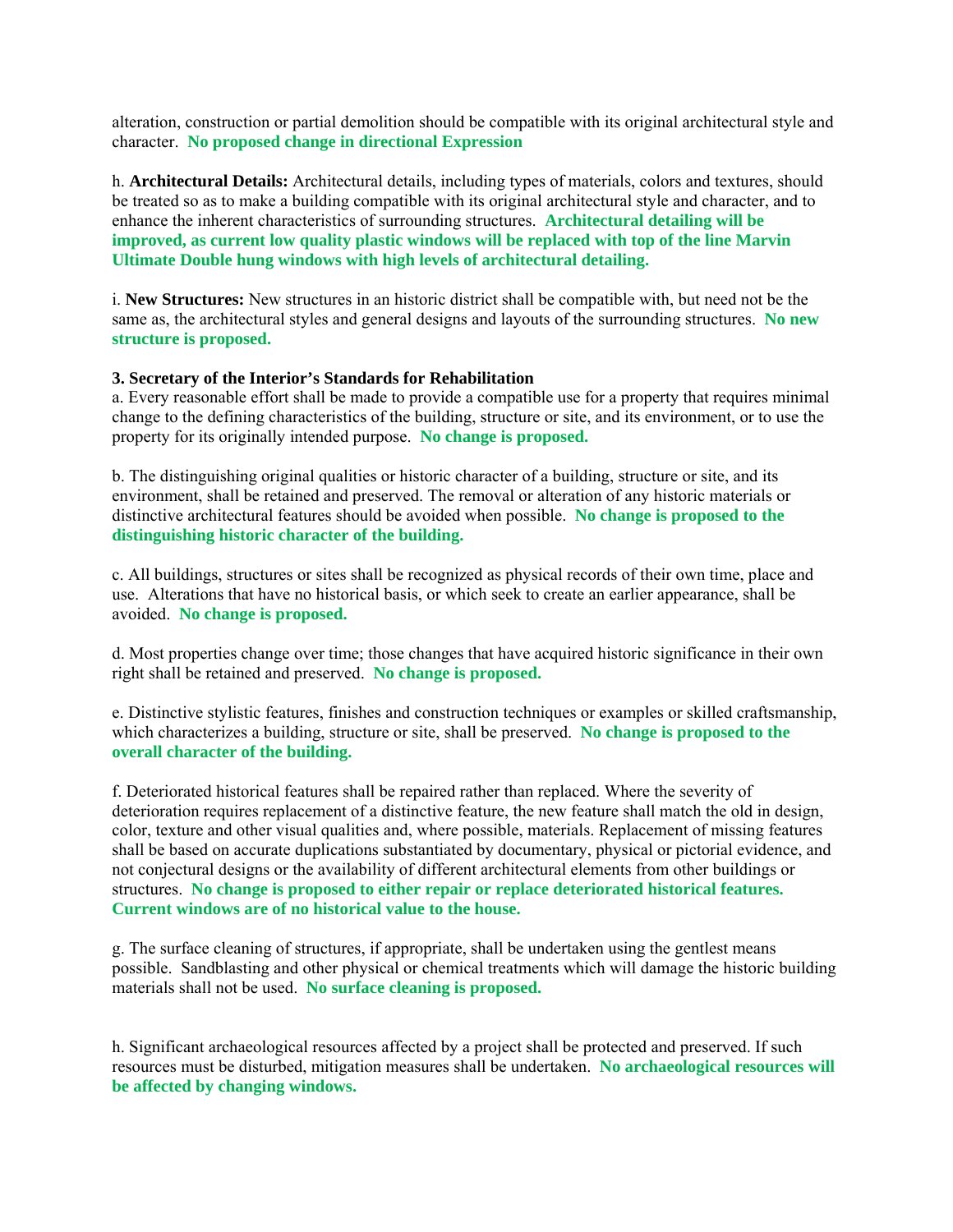i. New additions, exterior alterations or related new construction shall not destroy historic materials that characterize a property. Contemporary design for the new work shall not be discouraged when such alterations and additions are differentiated from the old, and are compatible with the massing, size, scale, color, material and character of the property and its environment. **No new addition is proposed.** 

j. New additions, and adjacent or related new construction, shall be undertaken in such a manner that, if removed in the future, the essential form and integrity of the historic property and its environment would be unimpaired. **No new additions are proposed.** 

#### **4. Code Conflicts**

Where there are irreconcilable differences between the requirements of the building code, life safety code, or other codes adopted by the City and the requirements of this Chapter, conformance with those codes shall take precedence, and therefore the Historic Preservation Commission shall approve a Certificate of Appropriateness. In so doing, however, the Historic Preservation Commission shall be obligated only to approve those portions of the proposed work that are necessary for compliance with the applicable codes, as determined by the Building Commissioner or Fire Chief.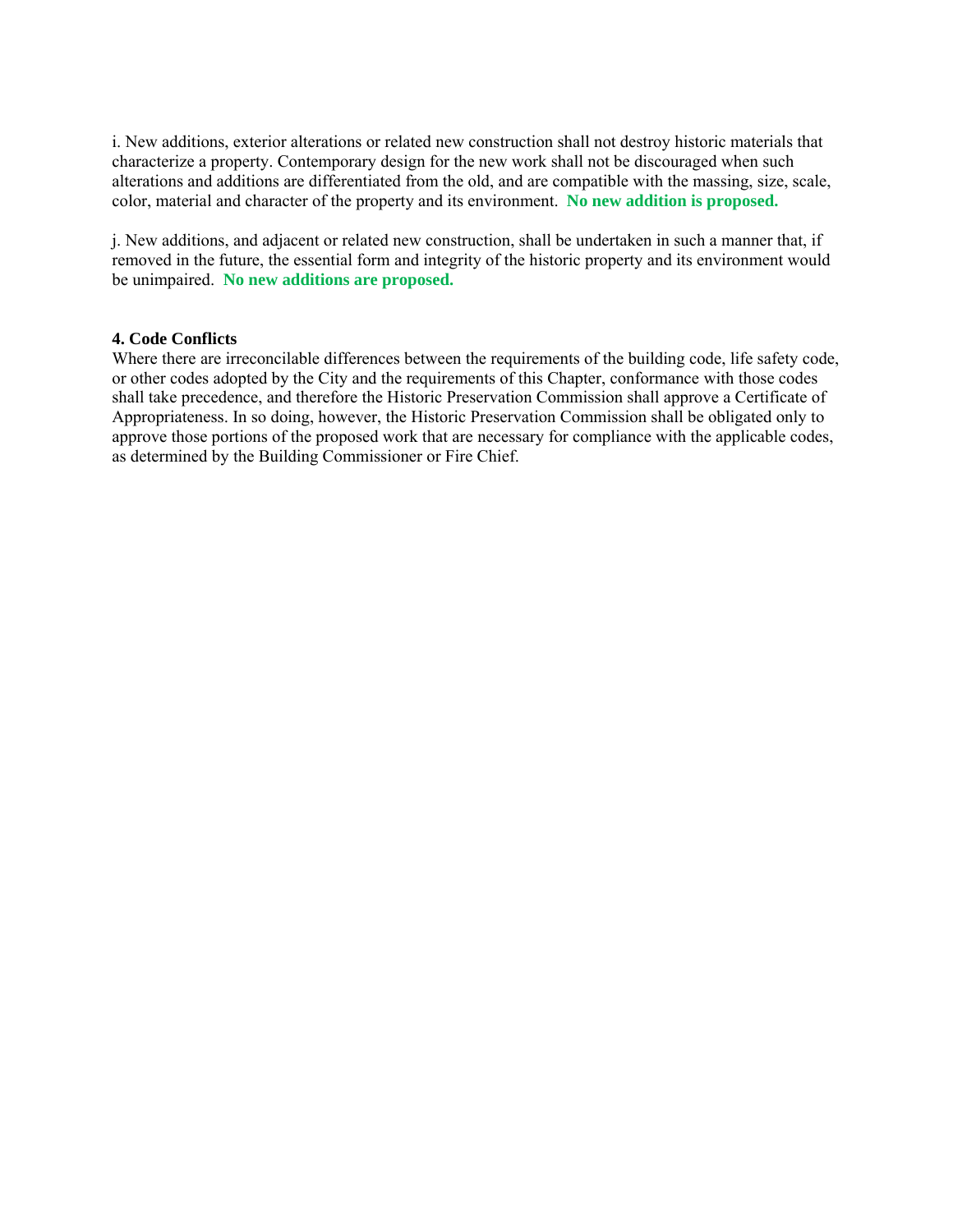# **Assessing Architectural or Historical Significance of Windows**

The first step in planning for any window project is to determine how a window contribute to the architectural significance of a structure. There are four important basic window functions to be considered:

Windows:

- Admit light
- Provide ventilation
- Create a visual link to the outside world
- Enhance the appearance of a building

Windows are significant to a building if they:

- Are original to the building
	- o **Windows at 109 S. 4th Street are not original to the house**
- Reflect period or regional styles or construction practices
	- o **Windows at 109 S. 4th Street reflect economical replacement windows circa late 1970's**
- Reflect the original design intent for the building
	- o **Current windows do not reflect the original design intent for the building**
- Reflect changes to the building resulting from major periods or events
	- o **Current windows do not reflect any changes from major periods of events**
- Are examples of exceptional craftsmanship or design
	- o **Current windows are an example of poor craftsmanship, see attachments.**

#### *Recommended*

- Retain the number, location, size or glazing pattern of the windows, by abstaining from cutting new openings, blocking-in windows, or installing a replacement sash which does not fit the historic window opening. **Number, location, size will be retained. Glazing patterns will be mimicked to represent original design intent.**
- Maintain the historic material of the window such as wood, iron, cast iron, and bronze. **Marvin Ultimate Double Hung windows are proposed.**

#### *Not Recommended*

- Changing the historic appearance of windows through the use of inappropriate designs, materials, finishes, or colors which radically change the sash, depth of reveal, muntin configuration, reflectivity/color of the glazing, or the appearance of the frame. **No change to appearance of windows. Color will be wineberry to match the color bouquet of the house paint scheme. Divided lights will even be added to add additional historical character to the house.**
- Obscuring historic window trim with metal or other substitute material. **No trim will be covered.**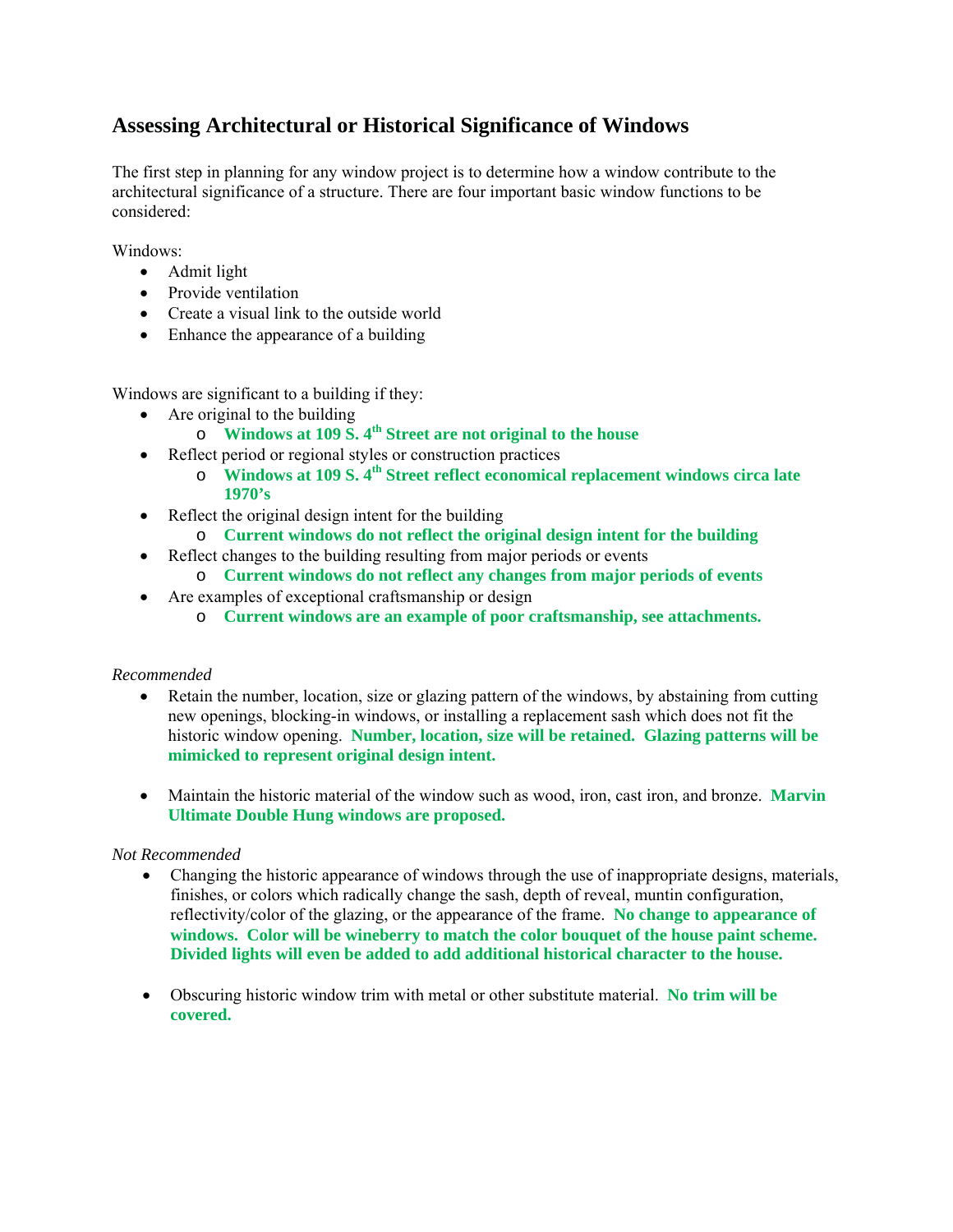# **Current Status:**

Spring loaded plastic replacement windows with storm windows. Some windows have stained glass inserts (not integrated into the window) which will be re-inserted into the new replacement window. No divided lights are currently in any of the windows. Most windows have aluminum storm windows. A few windows have broken wooden storm windows.



A: Windows must be screwed shut as they cannot remain closed on their own

B: Windows are spring loaded replacement windows – not original to the house. Estimated cira 1970's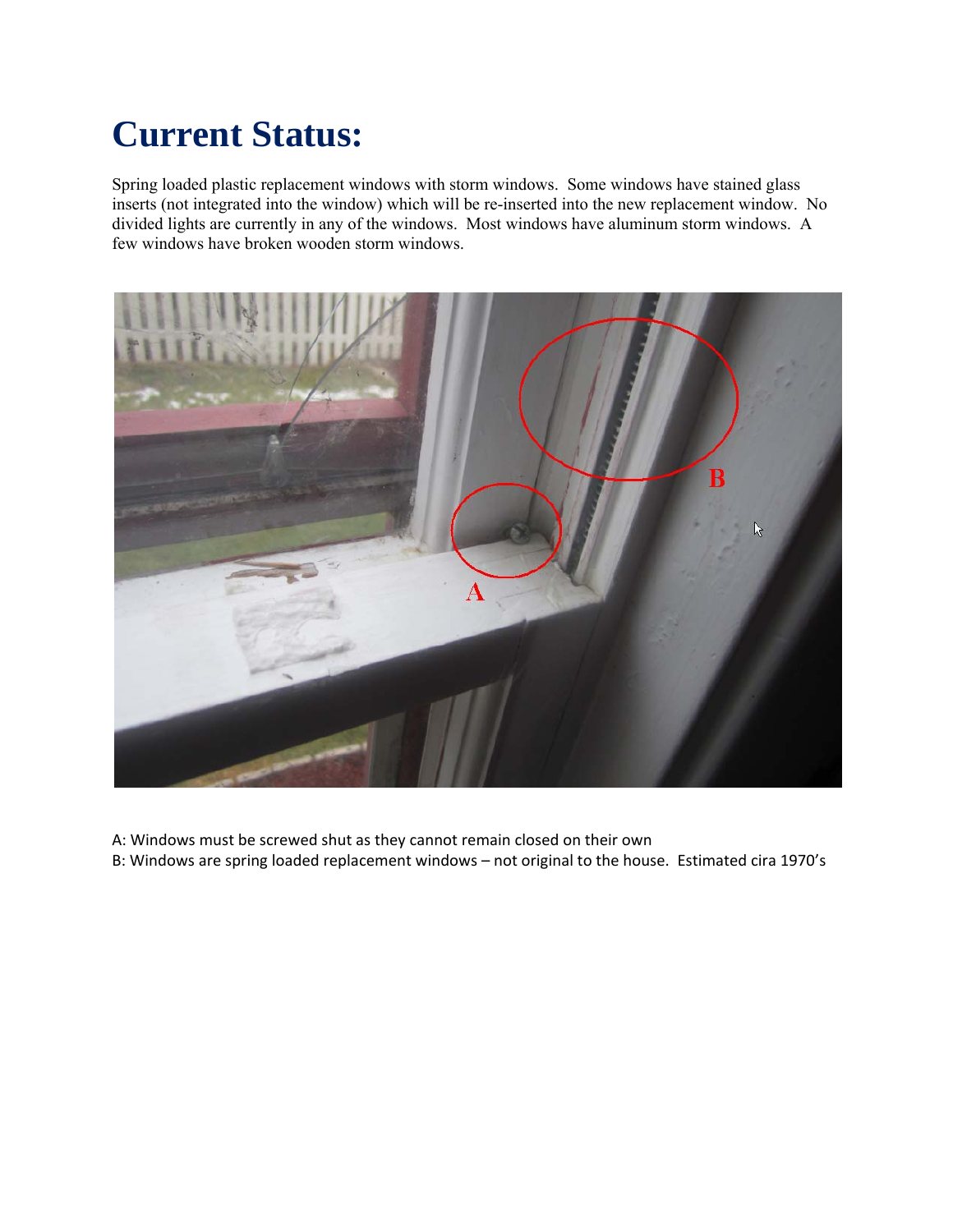

Another example of how the windows must be screwed shut. If they are not screwed shut, a large air gap forms . Note how the clasp cannot be fully engaged due to window failure.



Windows have an approximate ½" air gap around edges.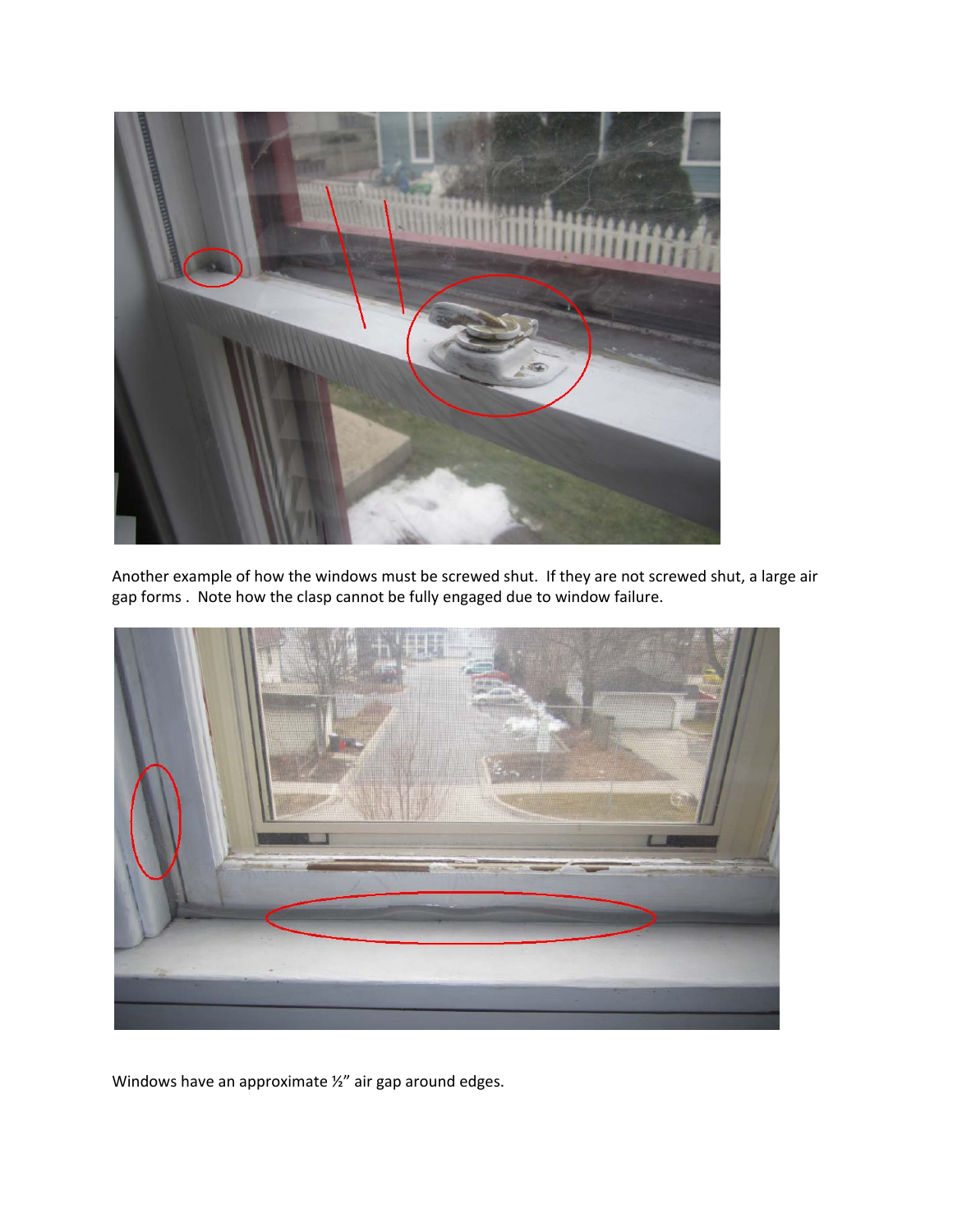

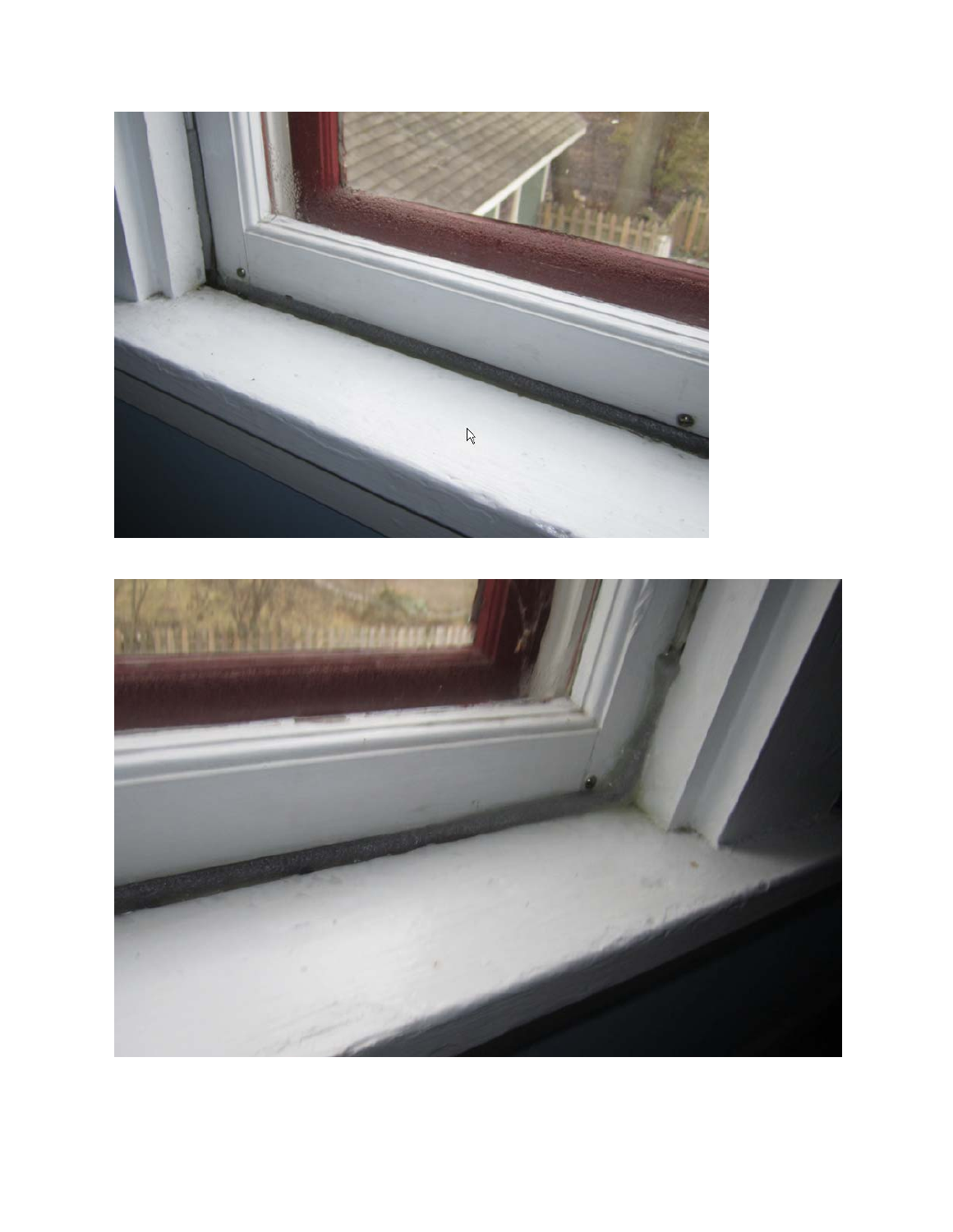

Stained glass is an insert, and not an original window. Stained glass insert will be maintained in new replacement windows.

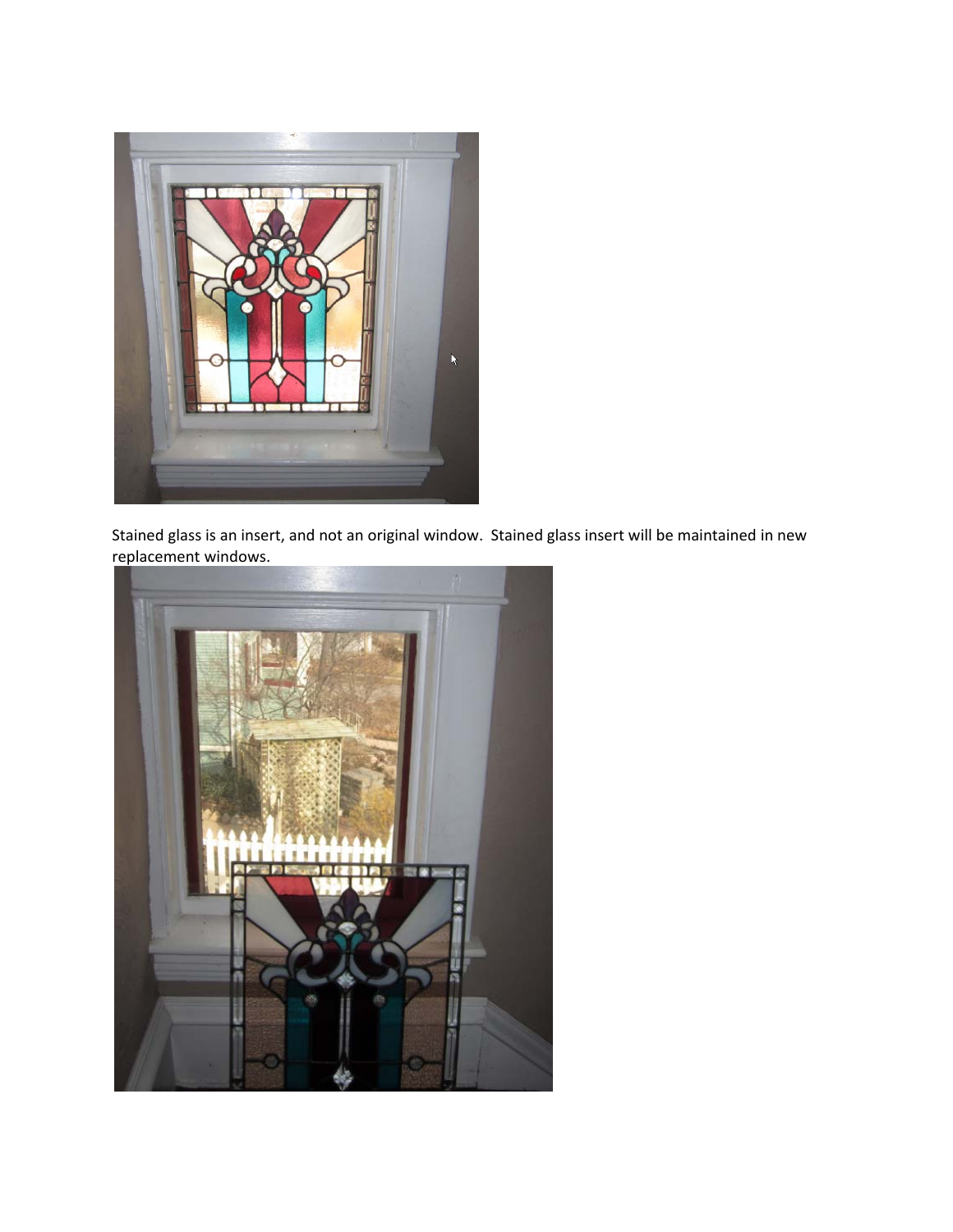

Most windows are covered with aluminum storm windows.



Some windows have broken wooden storm windows.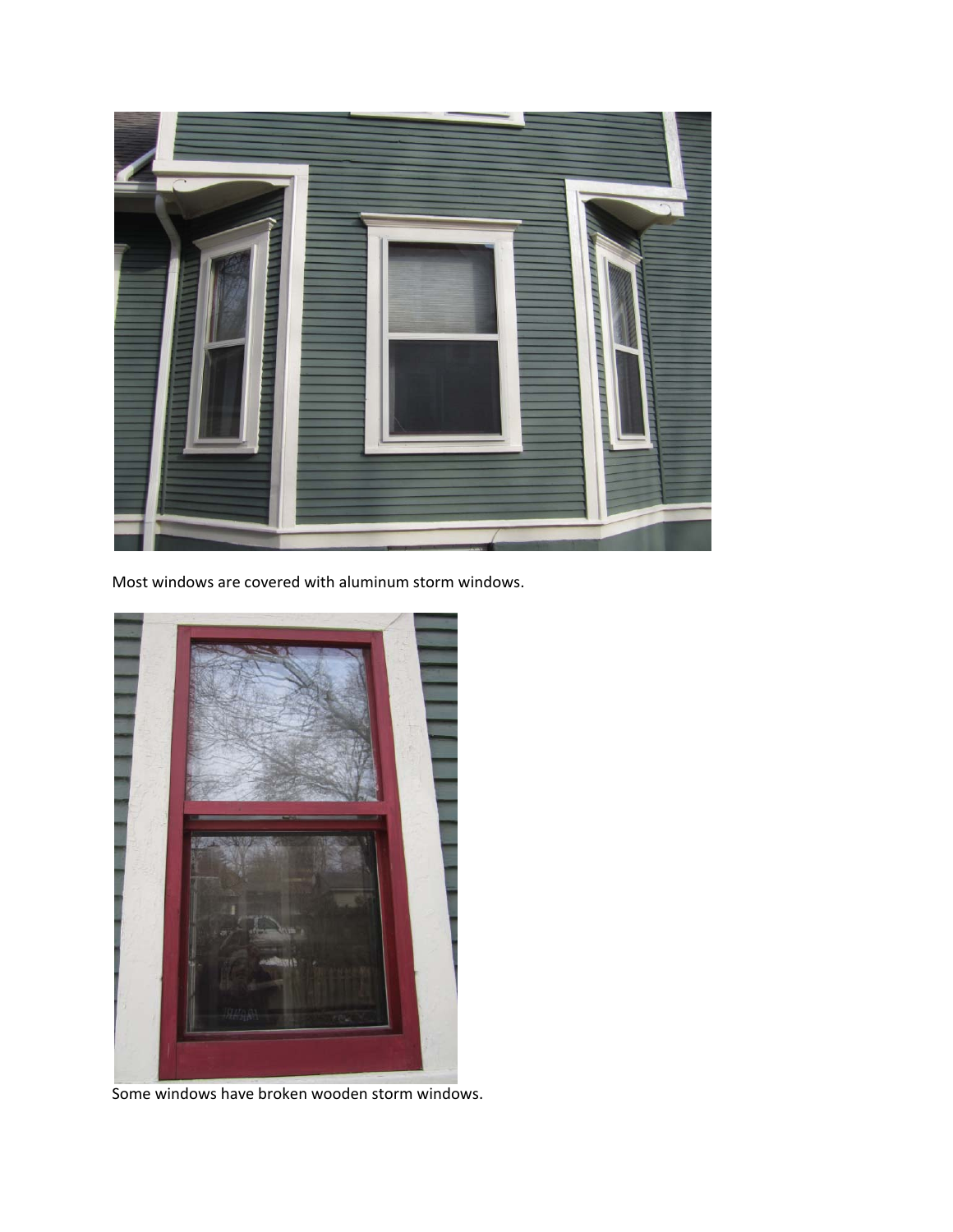# **Proposed Future State:**

Remove current aluminum storm windows and current plastic framed spring loaded windows. Replace with: Marvin Ultimate Double Hung Replacement Windows with divided lights, top window. (Some windows) Wineberry exterior



Wineberry

# **Ultimate Insert Replacement Double Hung Window**

Add quality craftsmanship, beauty and energy efficiency to your home without compromising architectural integrity with the Ultimate Insert Replacement Double Hung window. Its frame-inframe design is built precisely to your unique window opening, so there's no need to remove the existing frame or disturb the exterior or interior trim of your house. With a vast array of hardware finishes, wood species and clad color options, Ultimate Insert Double Hung windows always fit perfectly into your existing space.

- Tilt or remove the sash for easy cleaning
- Wood Ultimate Insert Double Hung is designed to meet historic design criteria
- Choose from a full range of options, including divided lite patterns, to replicate your existing window designs

# **Standard Features**

- One-lite Low  $\bar{E}^2$ -272 with argon insulating glass
- Satin Taupe sash lock
- Bare wood interior
- $\bullet$  3 1/4" jambs (clad only)
- $\bullet$  4 9/16" jambs (wood only)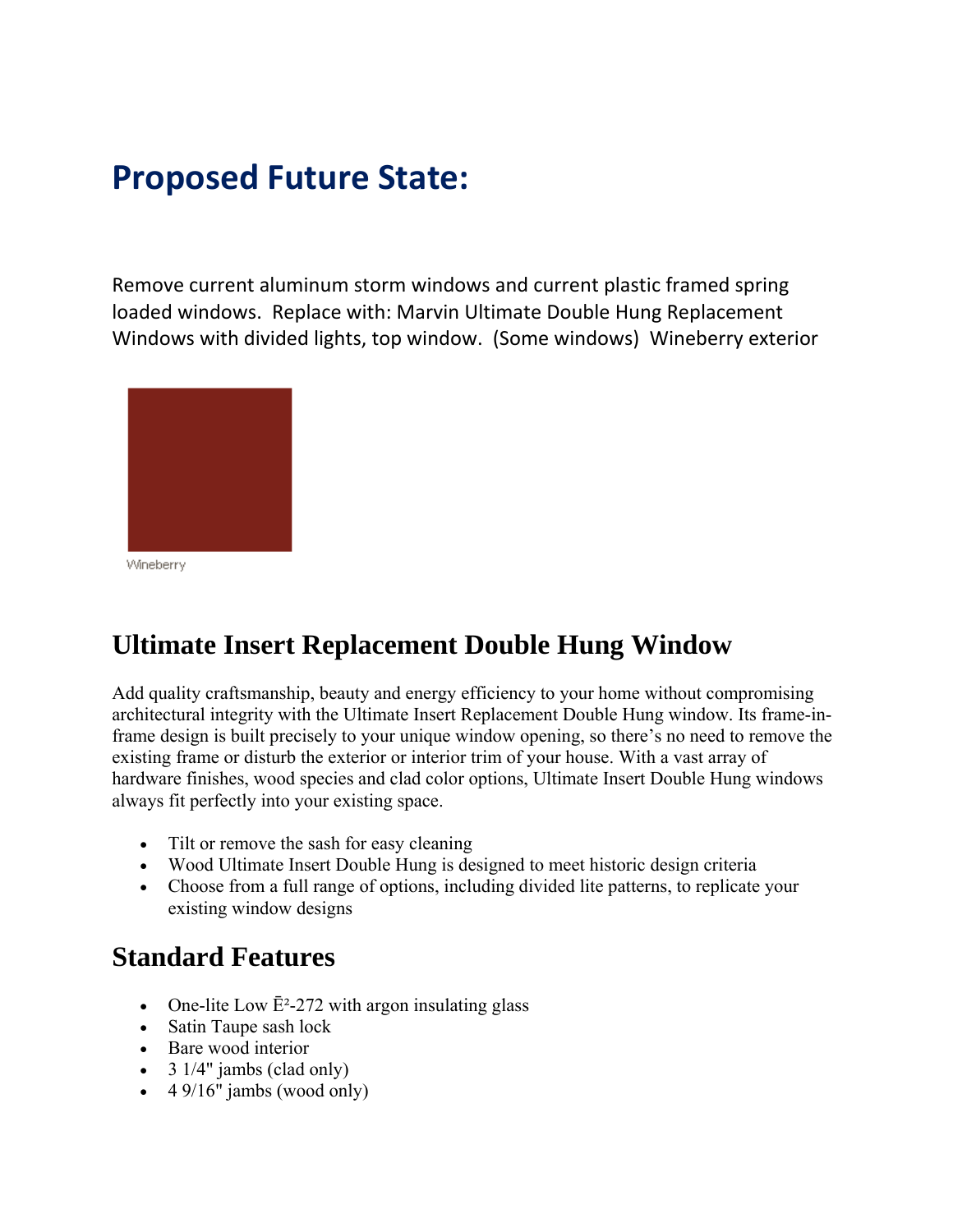- 8° sill bevel
- Installation hardware

**CE** This product is CE certified.

Divided Lite Option:

• Simulated Divided Lite (SDL) - SDL bars are permanently adhered to both sides of the glass.



Simulated Divided Lite (SDL)

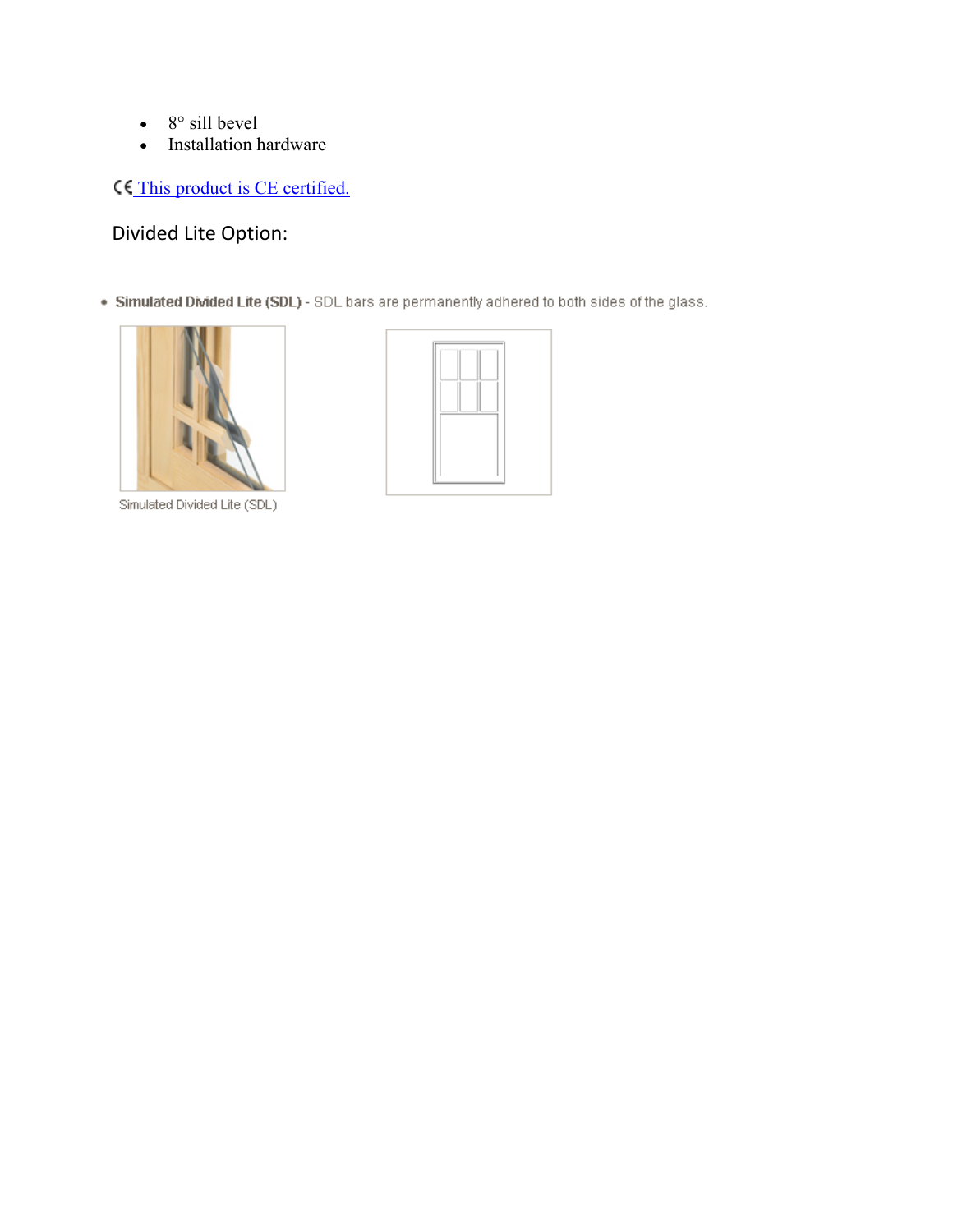# **Sample Exterior View:**

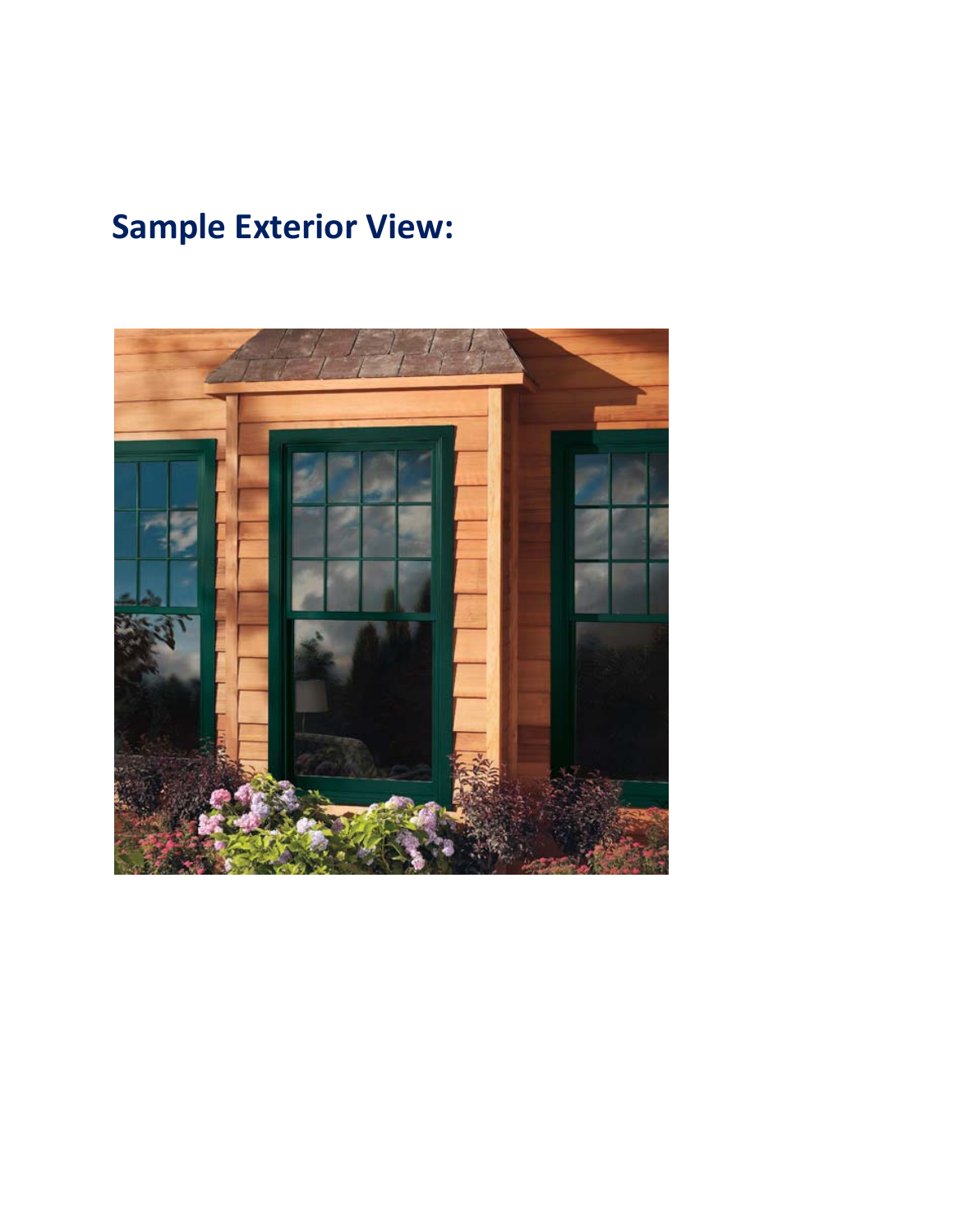# **Sample Inside view: White Trim**

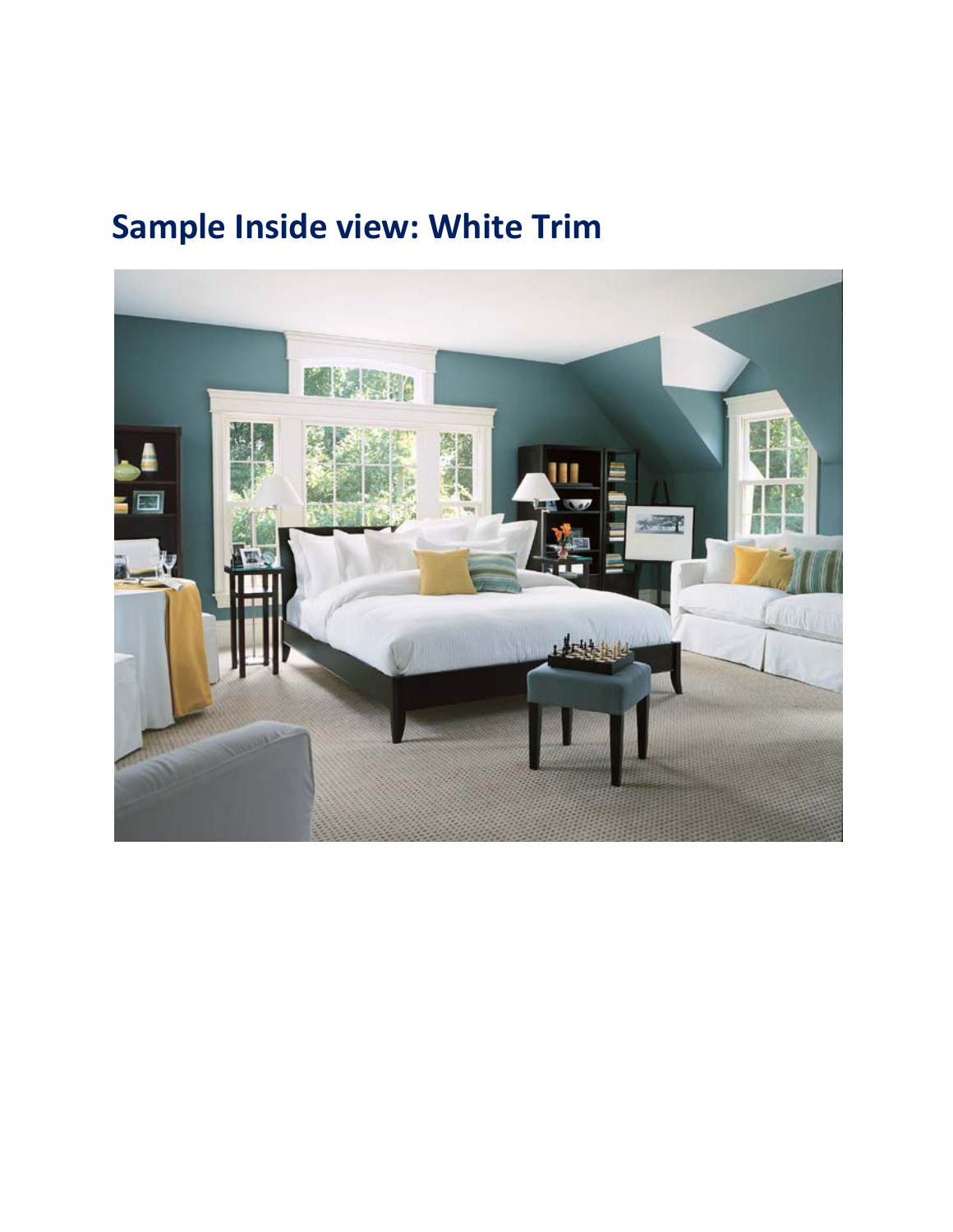## **SECTION 08 52 13**

## **ALUMINUM CLAD WOOD ULTIMATE INSERT DOUBLE HUNG WINDOW**

### **PART 1 GENERAL**

#### 1.1 SECTION INCLUDES

A. Aluminum clad wood ultimate insert double hung, single hung (and related picture or transom window) complete with hardware, glazing, weather strip, insect screen, removable grille, simulated divided lite, grilles-between-the-glass, and standard or specified anchors, trim, and attachments.

#### 1.2 RELATED SECTIONS

- A. Section 01 33 23—Submittal Procedures: Shop Drawings, Product Data, and Samples
- B. Section 01 62 00—Product Options
- C. Section 01 65 00—Product Delivery
- D. Section 01 66 00—Storage and Handling Requirements
- E. Section 01 71 00—Examination and Preparation
- F. Section 01 73 00—Execution
- G. Section 01 74 00—Cleaning and Waste Management
- H. Section 01 76 00—Protecting Installed Construction
- I. Section 06 22 00—Millwork: Wood trim other than furnished by window manufacturer
- J. Section 07 92 00—Joint Sealants: Sill sealant and perimeter caulking
- K. Section 09 90 00—Paints and Coatings: Paint or stain other than factory applied finish

#### 1.3 REFERENCES

- A. American Society for Testing and Materials (ASTM):
	- 1. E 283: Standard Test Method for Rate of Air Leakage Through Exterior Windows, Curtain Walls, and Doors.
	- 2. E 330: Standard Test Method for Structural Performance of Exterior Windows, Curtains Walls, and Doors by Uniform Static Air Pressure Difference.
	- 3. E 547: Standard Test Method for Water Penetration of Exterior Windows, Curtain Walls, and Doors by Cyclic Static Air Pressure Differential.
	- 4. E 2190: Specification for Sealed Insulated Glass Units.
	- 5. C 1036: Standard Specification for Flat Glass.
- B. WDMA I.S.4: Industry Standard for Water Repellent Preservative Treatment for Millwork.
- C. American Architectural Manufactures Association / Window and Door Manufactures Association (AAMA / WDMA): AAMA/WDMA/CSA 101/I.S.2/A440-05. Standard/Specification for Windows, Doors, and Unit Skylights. AAMA/WDMA/CSA 101/I.S.2/A440-08. NAFS - North American Fenestration Standard/Specification for Windows, Doors, and Skylights.
- D. Window and Door Manufacturers Association (WDMA): 101 / I.S.2 WDMA Hallmark Certification Program.
- E. Sealed Insulating Glass Manufactures Association / Insulating Glass Certification Council (SIGMA / IGCC).
- F. American Architectural Manufacturers Association (AAMA): 2605: Voluntary Specification for High Performance Organic Coatings on Architectural Extrusions and Panels.
- G. National Fenestration Rating Council (NFRC): 101: Procedure for Determining Fenestration Product Thermal Properties.
- 1.4 SYSTEM DESCRIPTION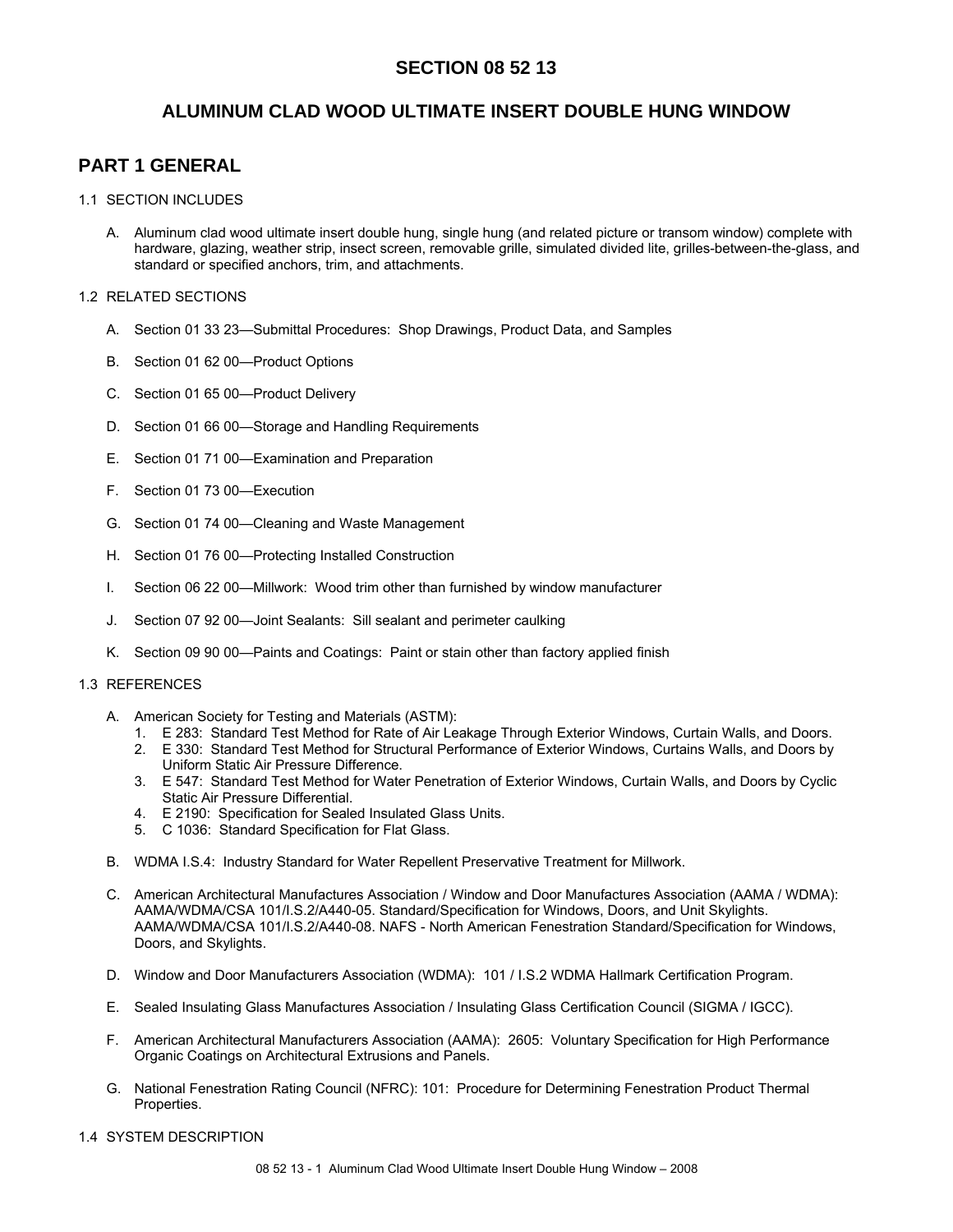- A. Design and Performance Requirements:
	- 1. Window units shall be designed to comply with AAMA/WDMA/CSA 101/I.S.2/A440-05 and AAMA/WDMA/CSA 101/I.S.2/A440-08.NAFS
		- a. Double Hung: LC-PG30-H up to 45 X 77.375 frame size.
		- b. Transom: LC-PG30-H up to 75.625 X 27.625 frame size.
		- c. Picture: CW-PG40-FW up to 68 X 77.625 frame size.
	- 2. Air leakage shall not exceed the following when tested at LC-30 & LC-40 & CW-40 1.57 psf- according to ASTM E 283: LC-30 & LC-40 & CW-40 - 0.30 cfm per square foot of frame.
	- 3. No water penetration shall occur when units are tested at the following pressure according to ASTM E 547: LC-30 4.5 psf and LC-40 & CW-40 – 6psf.
	- 4. Window assembly shall withstand the following positive or negative uniform static air pressure difference without damage when tested according to ASTM E 330: LC-30 - 45 psf and LC-40 & CW-40 – 60psf.

#### 1.5 SUBMITTALS

- A. Shop Drawings: Submit shop drawings under provisions of Section 01 33 23.
- B. Product Data: Submit catalog data under provisions of Section 01 33 23.
- C. Samples:
	- 1. Submit corner section under provisions of Section 01 33 23.
	- 2. Include glazing system, quality of construction, and specified finish.
- D. Quality Control Submittals: Submit manufacturer's certifications indicating compliance with specified performance and design requirements under provisions of Section 01 33 23.

#### 1.6 QUALITY ASSURANCE

A. Regulatory Requirements: Emergency Egress or Rescue: Comply with requirements for sleeping units of [IBC International Building Code] [BOCA Basic Building Code] [Southern Building Code] [Uniform Building Code]  $[$   $]$ .

#### 1.7 DELIVERY

- A. Comply with provisions of Section 01 65 00.
- B. Deliver in original packaging and protect from weather.

#### 1.8 STORAGE AND HANDLING

- A. Prime or seal wood surfaces, including surface to be concealed by wall construction, if more than thirty (30) days will expire between delivery and installation.
- B. Store window units in an upright position in a clean and dry storage area above ground and protect from weather under provisions of Section 01 66 00.

#### 1.9 WARRANTY

- A. Windows shall be warranted to be free from defects in manufacturing, materials, and workmanship for a period of ten (10) years from purchase date.
- B. Insulating glass shall be warranted against visible obstruction through the glass caused by a failure of the insulating glass air seal for a period of twenty (20) years from the date of original purchase.

### **PART 2 PRODUCTS**

#### 2.1 MANUFACTURED UNITS

A. Description: Clad Ultimate Insert Double Hung, Single Hung, Stationary as manufactured by Marvin Windows and Doors, Warroad, Minnesota.

#### 2.2 FRAME DESCRIPTION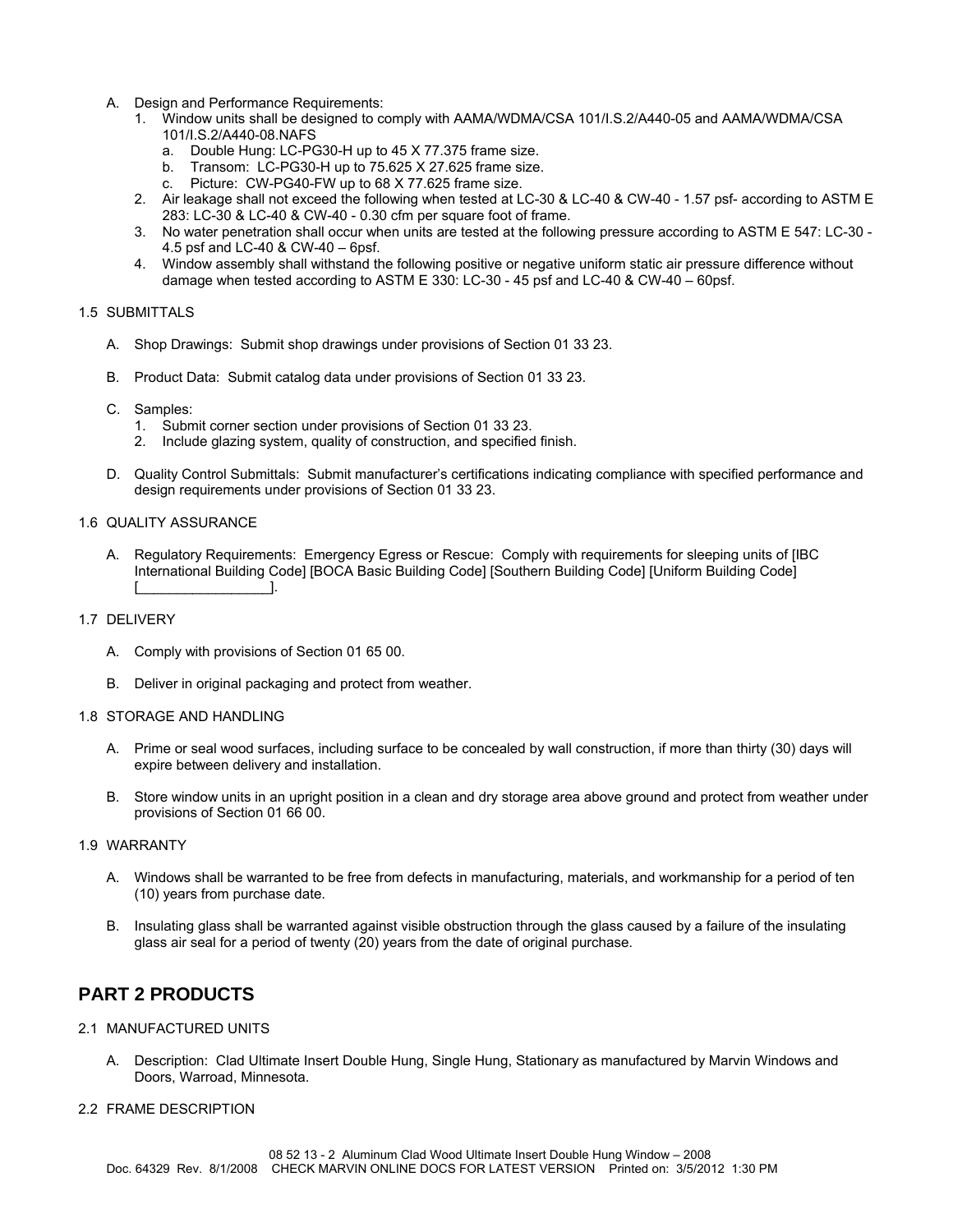- A. Finger jointed edge-glued pine head and side jambs with clear pine interior veneer; finger jointed edge glued Douglas fir head and side jambs with clear Douglas fir interior veneer; finger jointed edge glued white oak head and side jambs with clear white oak interior veneer; finger jointed edge-glued cherry head and side jambs with clear cherry interior veneer; finger jointed edge-glued mahogany head and side jambs with clear mahogany interior veneer; finger jointed edge-glued vertical grain Douglas fir head and side jambs with clear vertical grain Douglas fir interior veneer. Finger jointed (clear) sill.
	- 1. Kiln dried to a moisture content no greater than twelve (12) percent at the time of fabrication.
	- 2. Water repellent preservative treated in accordance with WDMA I.S.4.
- B. Frame thickness: 21/32 inch (17 mm) head jamb, 1-5/16 inch (33 mm) composite side jamb, 21/32 inches (17 mm) sill, 14 degree bevel, 8 degree bevel, 1 5/32 inches (29 mm) flat sill available.
- C. Frame width: 3 1/4 inches (83 mm). Exterior extruded aluminum clad 0.050 inch (1.3 mm) thick.

#### 2.3 SASH DESCRIPTION

- A. Materials: Clear pine; Douglas fir; white oak; cherry; mahogany; vertical grain Douglas fir.
	- 1. Kiln dried to a moisture content no greater than twelve (12) percent at the time of fabrication.
		- 2. Water repellent preservative treated in accordance with WDMA I.S.4.
- B. Composite sash thickness: 1-9/16 inches (40 mm) for operating units. Corners slot and tenoned.
- C. Sash exterior extruded aluminum clad 0.045 inch (1.1 mm) thick. Operable sash tilt to interior for cleaning or removal.

#### 2.4 GLAZING

- A. Select quality complying with ASTM C 1036. Insulating glass SIGMA/IGCC certified to performance level CBA when tested in accordance with ASTM E 774.
- B. Glazing method: Insulating glass (Altitude adjusted).
- C. Glass type: Clear; Bronze; Gray; Reflective bronze; Tempered; Obscure; Laminated; 11/16" LoĒ 180™ with or without Argon; LoĒ<sup>2</sup> 272<sup>®</sup> with or without Argon; LoĒ<sup>з</sup> 366<sup>®</sup> with or without Argon; 7/8" tri-pane LoĒ 180™ with Argon; Tri-pane LoĒ̃² 272® with Argon; Tri-pane LoĒ<sup>s</sup> 366® with Argon; Tri-pane LoĒ 180™ with Krypton/Argon; Tri-pane LoDz 272<sup>®</sup> with Krypton/Argon; Tri-pane LoĒ<sup>3</sup> 366 with Krypton/Argon.
- D. Glazing seal: Silicone bedding on interior; acrylic foam adhesive tape on exterior.

#### 2.5 FINISH

- A. Exterior: Fluoropolymer modified acrylic topcoat applied over primer. Meets or exceeds AAMA 2605 requirements. 1. Standard Color: Stone White; Bahama Brown; Bronze; Pebble Gray; Evergreen.
	- 2. Select Color: Sierra White; Coconut Cream; French Vanilla; Cashmere; Desert Beige; Cumulus Gray; Cadet Gray; Ebony; Arctic White; Cascade Blue; Cobalt Blue; Hampton Sage; Sherwood Green; Wineberry; Custom color – contact your Marvin representative.
- B Interior: Treated bare wood; Latex prime coat, white available for pine wood species only.
- C. Painted Interior Finish: Optional factory applied water based acrylic paint over compatible primer. Available on Pine products only. Color – White

#### 2.6 HARDWARE

- A. Balance system: Coil spring block and tackle with nylon cord and fiber filled nylon clutch.
- B. Jamb track: Vinyl extrusion. Color: Beige; White.
- C. Lock: High pressure zinc die-cast cam lock and keeper.
	- 1. Finish: Phosphate coated and electrostatically painted Satin Taupe; Bronze; White; Brass; Satin Chrome; Satin Nickel; Antique Brass; Oil Rubbed Bronze.

#### 2.7 WEATHER STRIP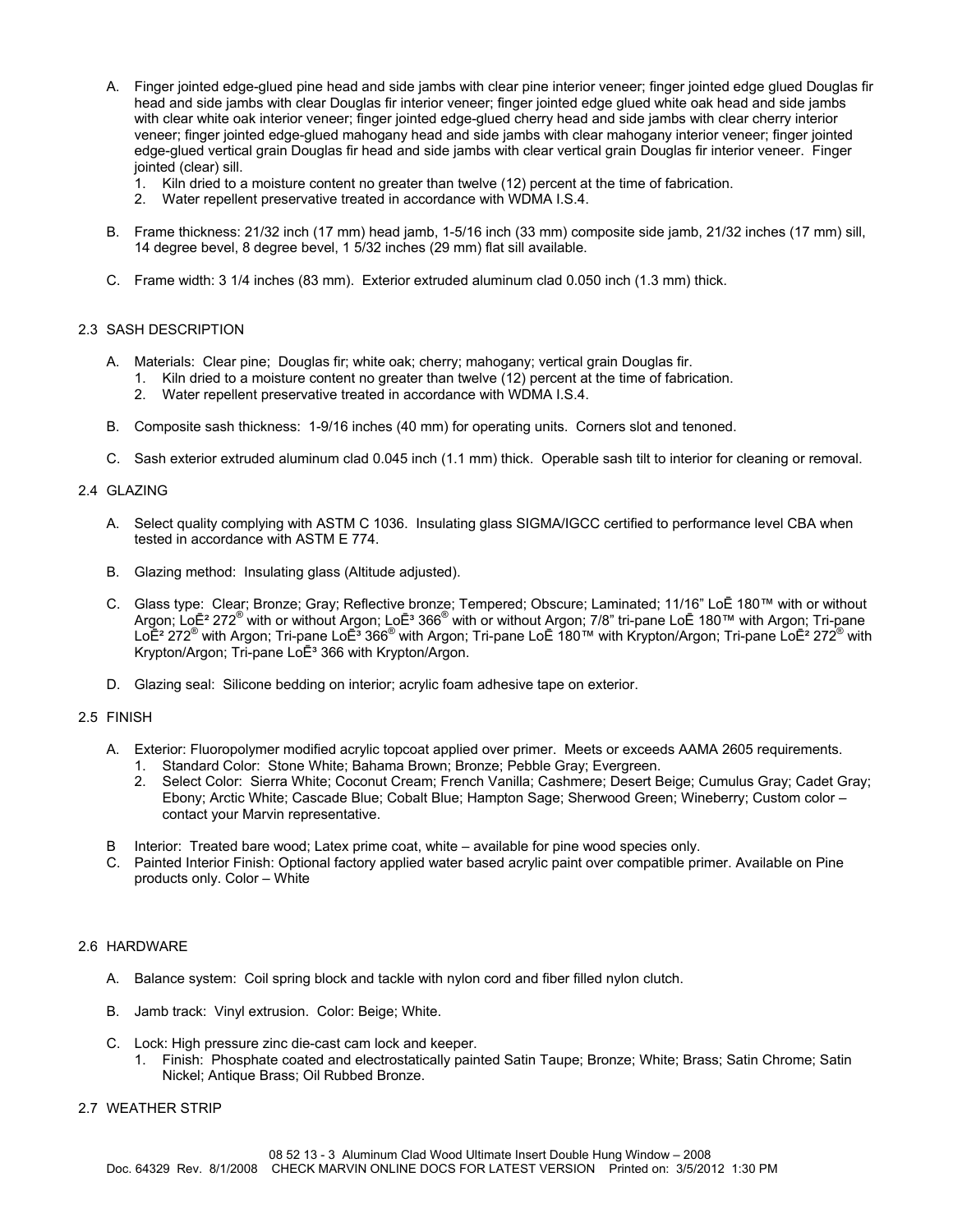- A. Unit is weather stripped at jambs with a foam type material for added long-term performance to seal against both the bottom sash and top sash stiles. The bottom sash has a weather strip to seal against the sill, the top check rail has a weather strip to seal against the bottom check rail, and the top rail seals against a weather strip on the head-jamb parting stop.
- B. Stationary units: Continuous, bulb weather strip at perimeter of sash, concealed slotted bulb weather strip on exterior of sash, pile weather strip on interior of blind stop, dual durometer bulb weather strip at bottom rail. Color: Beige.

#### 2.8 INSECT SCREENS

- A. Factory installed half screen, full screen. Half screen covers bottom sash opening. Screen cloth, 18 X 16 mesh: Charcoal fiberglass; Charcoal aluminum wire; Black aluminum wire; Bright aluminum wire; Bright bronze wire, HI-Tran fiberglass mesh.
	- 1. Aluminum frame finish:
		- a. Standard Color: Stone White; Bahama Brown; Bronze; Pebble Gray; Evergreen.
		- b. Select Color: Sierra White; Coconut Cream; French Vanilla; Cashmere; Desert Beige; Cumulus Gray; Cadet Gray; Ebony; Arctic White; Cascade Blue; Cobalt Blue; Hampton Sage; Sherwood Green; Wineberry; Custom color – contact your Marvin representative.

#### 2.9 REMOVABLE GRILLES

- A. 3/4 X 15/32 inch (19 mm X 12 mm); 1-1/8 X 15/32 inch (29 mm X 12 mm); Pine only.
	- 1. Pattern: Rectangular; Custom lite layout.
	- 2. Finish: Match interior sash finish.

#### 2.10 SIMULATED DIVIDED LITES (SDL)

- A. 5/8 inch (16 mm) wide; 7/8 inch (22 mm) wide; 1-1/8 inch (29 mm) wide; (with internal spacer bars).
	- 1. Exterior muntins: 0.055 inch (1.4 mm) thick extruded aluminum.
	- 2. Interior muntins: Pine; Douglas fir; white oak; cherry; mahogany; vertical grain Douglas fir. Muntins adhered to glass with double coated acrylic foam tape.
	- 3. Pattern: Rectangular; Custom lite layout. Finish: Match sash finish.
- 2.11 GRILLES-BETWEEN-THE-GLASS (GBG)
	- A. 11/16" (17 mm) white contoured aluminum bar. Optional flat aluminum spacer bar, contact your Marvin representative.

#### 2.12 ACCESSORIES AND TRIM

- A. Installation Accessories:
	- 1. Package of installation hardware consisting of: Factory installed vinyl sill fin.
		- a. Two  $5/16$  inch  $\#10 \times 2$  1/2 inch jamb jack screws
		- b. Four #7 x 2 inch Phillips pan head installation screws
		- c. Two jamb liner check rail pads
		- d. Two color matched clad jamb plugs (exterior)
		- e. Two wood flat head plugs (interior)
	- 2. Sash lifts: High pressure zinc die-cast. Color: Satin Taupe; Bronze; White; Brass; Satin Chrome; Satin Nickel; Antique Brass; Oil Rubbed Bronze.
- B. Aluminum Extrusions:
	- 1. Profile: Frame expander; Extruded panning; Mullion cover; as indicated on drawings.
	- 2. Finish: Fluoropolymer modified acrylic topcoat applied over primer. Meets or exceeds AAMA 2605 requirements. a. Standard Color: Stone White; Bahama Brown; Bronze; Pebble Gray; Evergreen.
		- b. Select Color: Sierra White; Coconut Cream; French Vanilla; Cashmere; Desert Beige; Cumulus Gray; Cadet Gray; Ebony; Arctic White; Cascade Blue; Cobalt Blue; Hampton Sage; Sherwood Green; Wineberry; Custom color – contact your Marvin representative.

## **PART 3 EXECUTION**

#### 3.1 EXAMINATION

A. Verification of Conditions: Before installation, verify openings are plumb, square, and of proper dimension as required in Section 01 71 00. Report frame defects or unsuitable conditions to the General Contractor before proceeding.